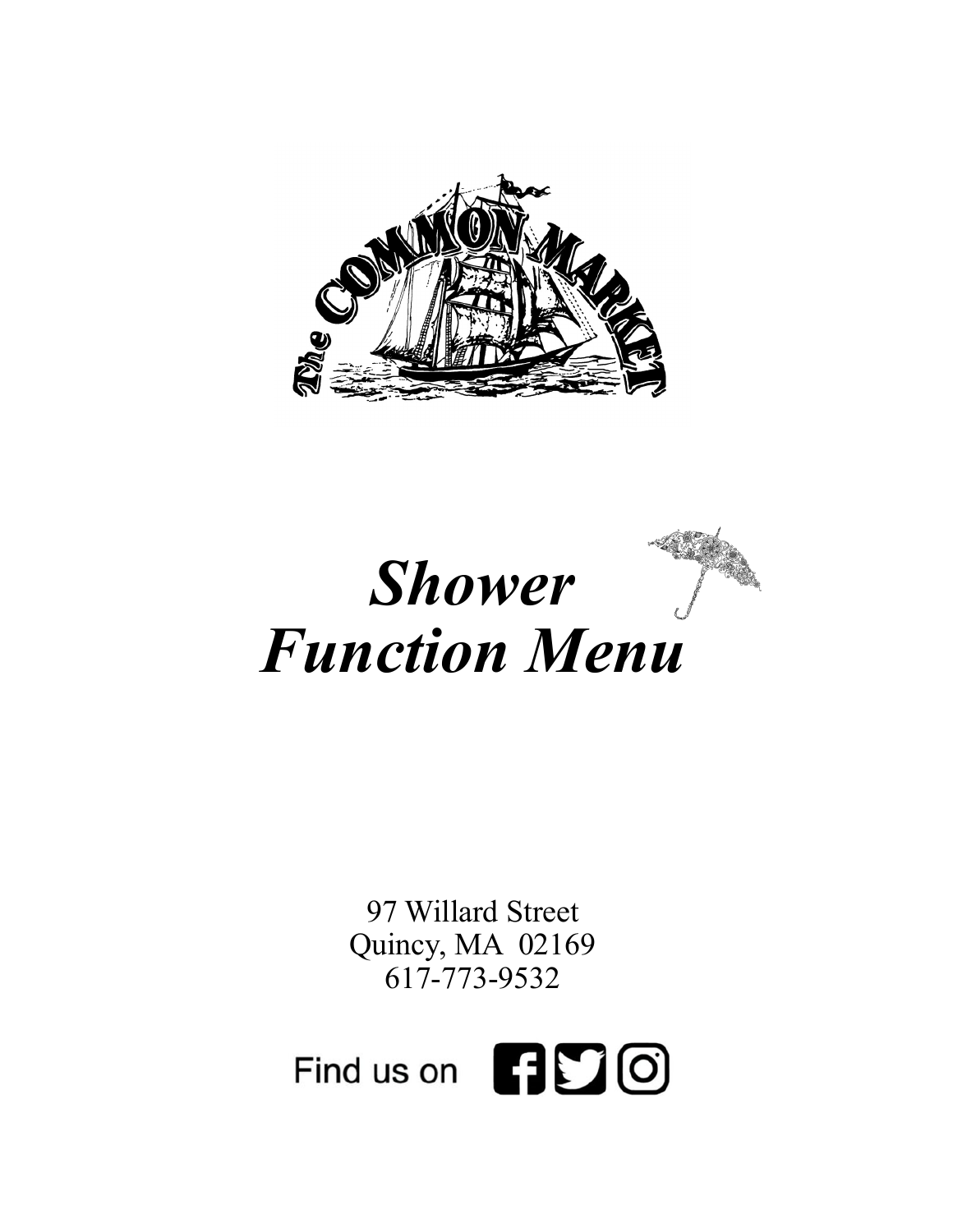# **SHOWER BUFFET**

*Baked Stuffed Haddock Chicken Marsala Pasta Marinara Rice of the Day Seasonal Vegetables Tossed Salad Rolls & Butter Coffee & Tea*

#### *Dessert Not Included*

*Room charge, cake cutting, tax and gratuity included in price*

\$25.95 per person

Bridal & Baby Showers Only Available Monday—Friday Evenings And Saturday Days Only Guaranteed Minimum of 40 people

A \$50 administrative charge will be added to your bill

- A non-refundable \$100 deposit is required at time of booking.
- Please confirm your attendance 3 days in advance. This will be your minimum guarantee.
- If you have a seating plan, it must be submitted 3 days in advance.
- No substitutions please.
- Due to local health codes, remaining buffet food cannot be taken from restaurant.
- We ask that you do not use confetti or paper rose petals for any function or there will be a \$50.00 fee. Also, we ask that you do not use any tacks or tape when decorating a room. Hosts are usually allowed into a function room one hour prior to a function in order to decorate if they wish.

 Functions are for four hours. If you want to use candles, you need to obtain a permit from the Quincy Fire Department and bring the permit to us.

- Prices are subject to change without notice.
- We have a variety of private rooms to accommodate different sized functions. We will book your function in the room we feel is most suitable for you and your guests.
- Per health department order, we need to inform our customers that consuming raw or undercooked meats, poultry, shellfish or eggs may increase your risk of food borne illness. Some of our items contain nuts.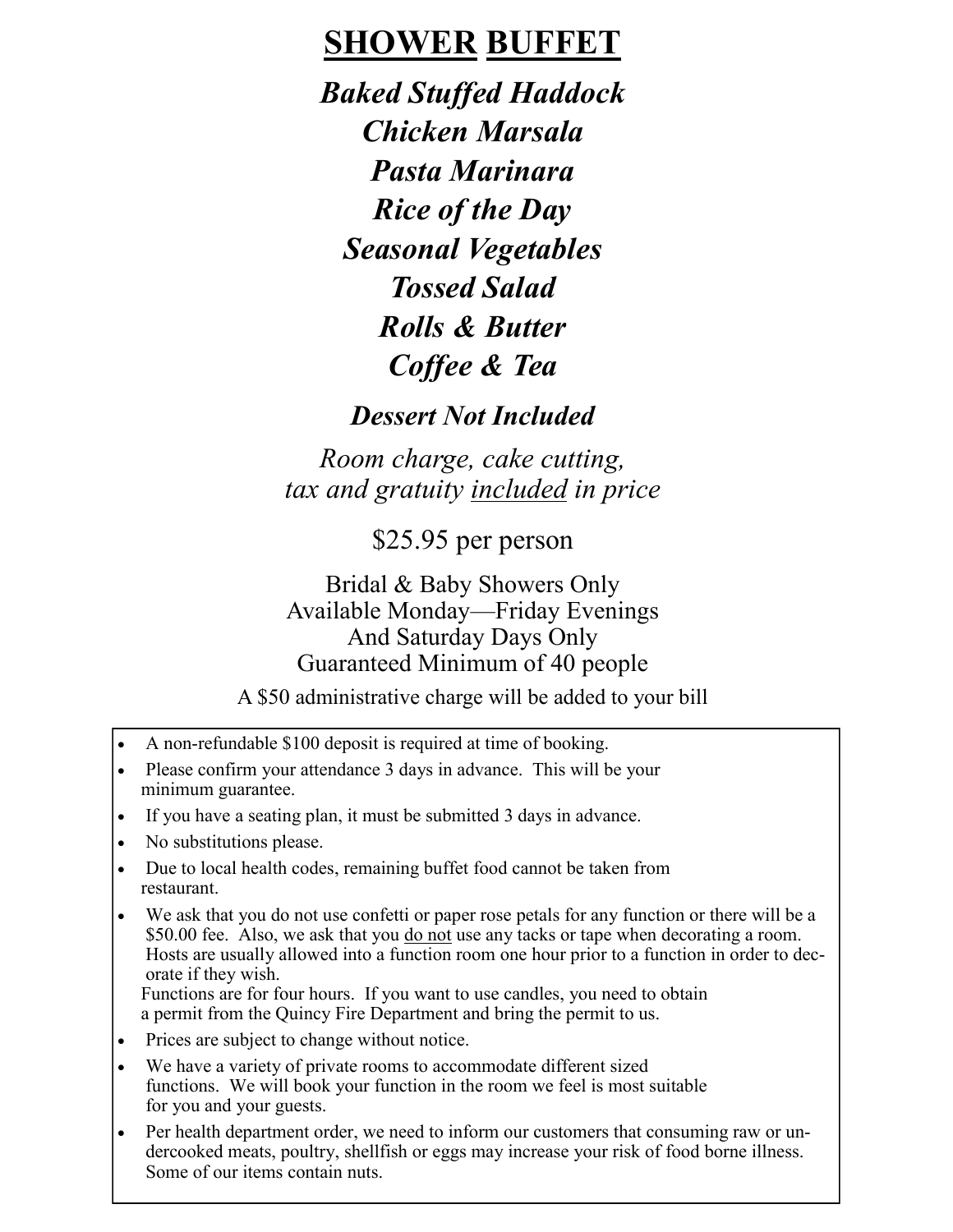#### *Enhancements For Your Buffet*

*(all prices are per person in addition to your buffet selection)*

| \$4.00 per person |
|-------------------|
|                   |
|                   |
|                   |
|                   |

 *(tax and gratuity are included in the above prices)*

### *Carved Meat For Your Buffet*

*(all prices are per person in addition to your buffet selection)*

|                                                     | $$10.00$ per person |  |
|-----------------------------------------------------|---------------------|--|
|                                                     | $$10.00$ per person |  |
| Pork Tenderloin – cinnamon apple relish             | $$11.00$ per person |  |
| Cedar Plank Salmon - orange ginger glaze            | $$12.00$ per person |  |
|                                                     | $$16.00$ per person |  |
| Roast Tenderloin of Beef – béarnaise sauce          | $$20.00$ per person |  |
| (tax and gratuity are included in the above prices) |                     |  |

## *Hot Hors d'oeuvres*

*(Priced 50 pieces per order)*

### *Cold Hors d'oeuvres*

*(Priced 50 pieces per order)*

## *Other Special Offerings*

| \$20.00/bottle    |
|-------------------|
| \$6.00 per person |
| \$8.00 per person |
| \$9.00 per person |
| \$8.00 per person |
| \$6.00 per person |

*Wine station and open bar available. Please ask a manager for details.*

*(18% gratuity will be added to all liquor & beverage open bars and wines)*